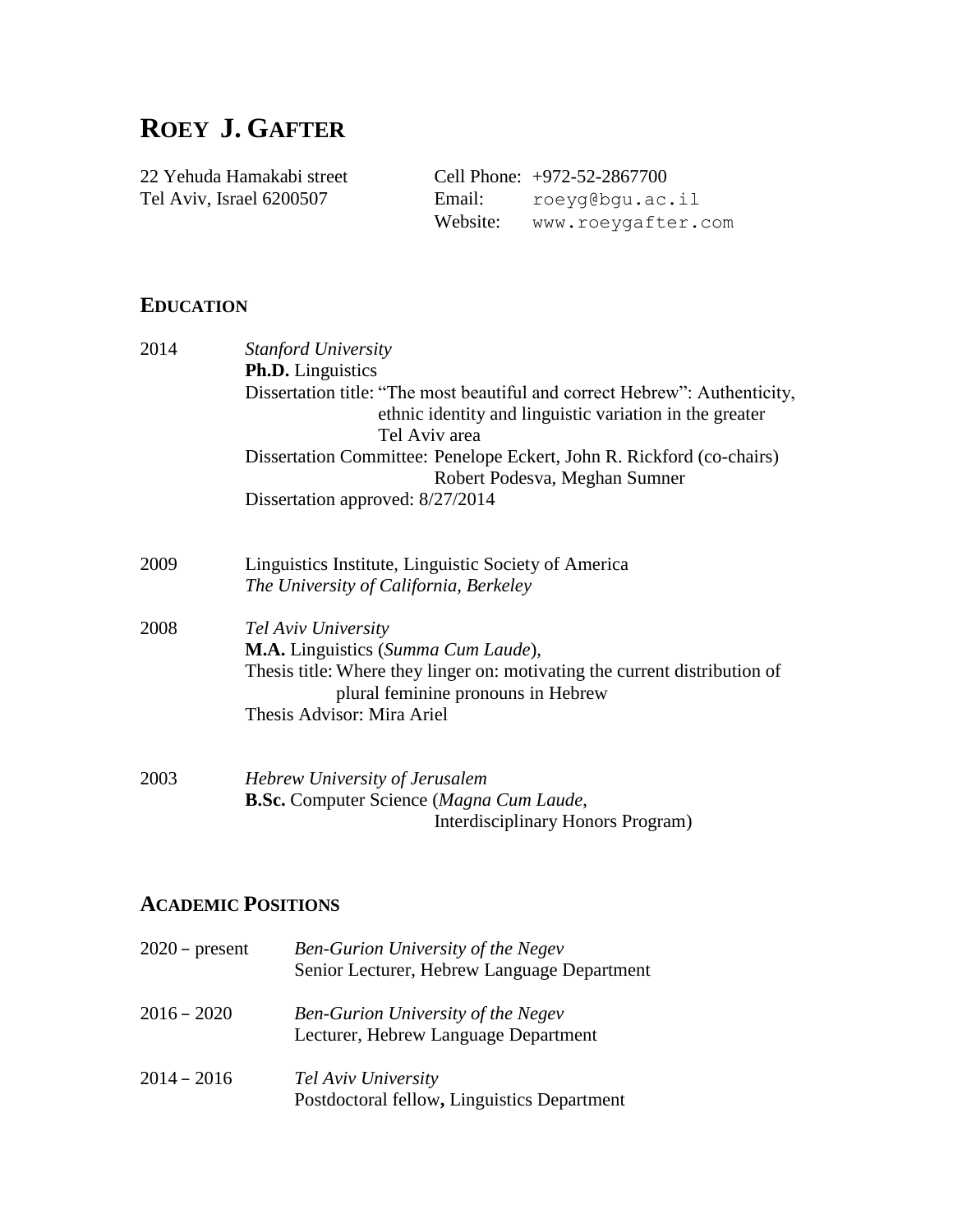### RESEARCH GRANTS

2019-2023 Israel Science Foundation (ISF). Regional and ethnic identity in Hebrew linguistic variation: a sociophonetic study of southern and central Israel

### ACADEMIC HONORS AND AWARDS

| BGU, Glatt Award for Excellence in Teaching                                            |  |
|----------------------------------------------------------------------------------------|--|
| Israel Institute Postdoctoral Fellowship                                               |  |
| 2013-2014<br>Graduate dissertation fellowship at the Research Institute of Comparative |  |
| Studies in Race and Ethnicity                                                          |  |
| Stanford H&S Graduate Research Opportunity fellowship (GRO)                            |  |
| <b>Stanford VPGE Diversity Dissertation Research Opportunity (DDRO)</b>                |  |
| Stanford Graduate Fellowship (SGF)                                                     |  |
| LSA Linguistic Institute Fellowship                                                    |  |
| Departmental Fellowship, Department of Linguistics, Stanford University                |  |
| Wolf Foundation Scholarship, Tel Aviv University                                       |  |
| Faculty of Humanities Award, Tel Aviv University                                       |  |
| 'Amirim' Scholarship, Hebrew University of Jerusalem                                   |  |
| Dean's list, Faculty of Science, Hebrew University of Jerusalem                        |  |
|                                                                                        |  |

### PUBLICATIONS

**Gafter, Roey J.** 2021**.** Reconciling seemingly conflicting social meanings. In L. Hall-Lew, E. Moore and R. J. Podesva (eds.) *Social Meaning and Linguistic Variation: Theorizing the Third Wave*. Cambridge: Cambridge University Press. 222-242.

**Gafter, Roey J.** 2021. "Me(h)amem": A Quantitative Account of (h) Variation and Speaker Attitudes. Karmilim 14: 183-209. (In Hebrew)

גפטר, רועי. תשפ״א. ״זה מאמם!״ – בחינה כמותית של מימושי המשתנה הלשוני (h) ושל יחס הדוברים אליהם. כרמלים י"ד, .209-183

Milani, Tommaso M., Awayed-Bishara, Muzna, **Gafter, Roey J.** and Levon, Erez. 2021. When the checkpoint becomes a counterpoint: Stasis as queer dissent. *Trabalhos em Linguística Aplicada*. 59(3): 1659-1687.

**Gafter, Roey J.** and Milani, Tommaso M. 2021. Affective trouble: a Jewish/Palestinian heterosexual wedding threatening the Israeli nation-state? *Social Semiotics*. 31(5): 710- 723.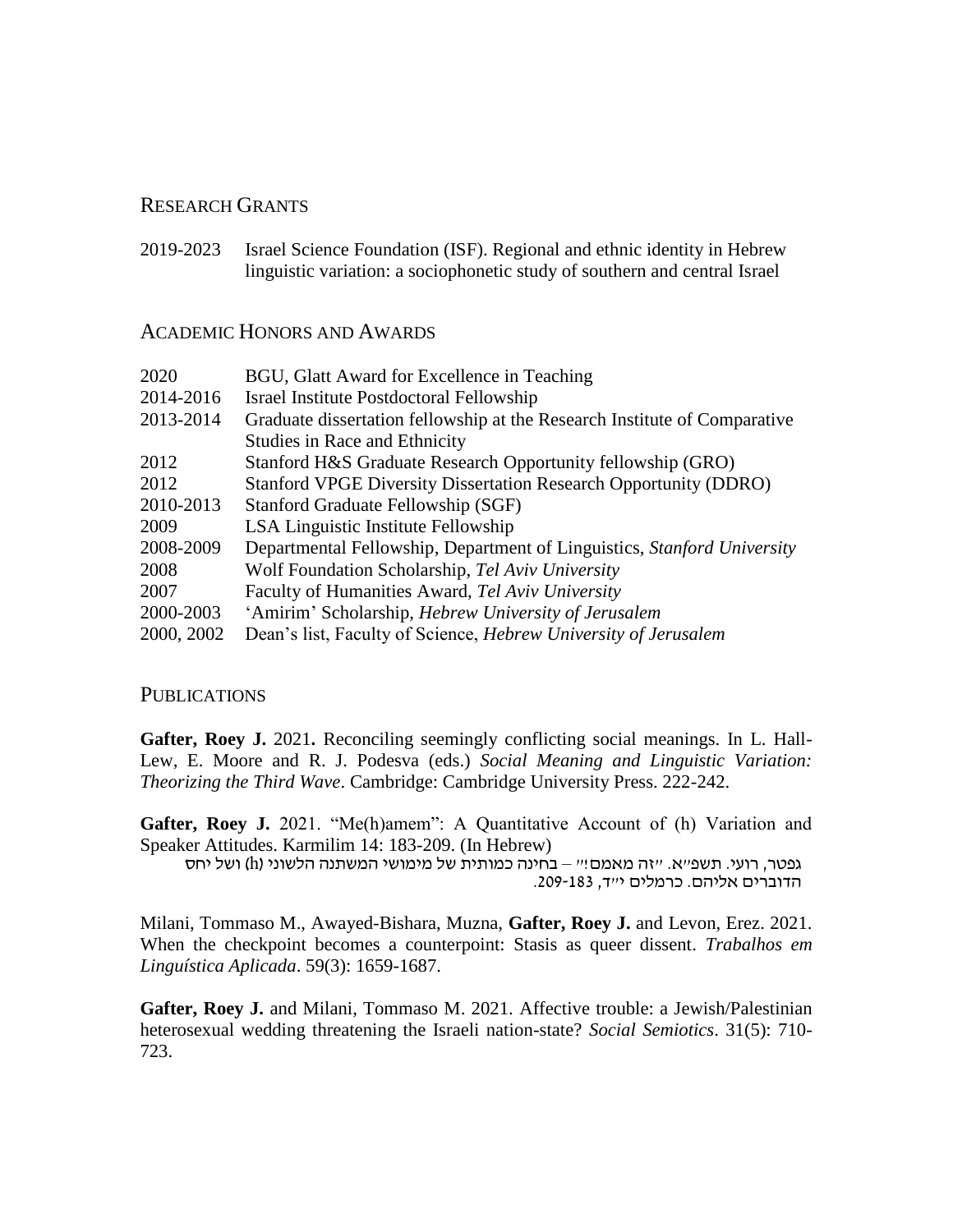Meyerhoff , Miriam, Abtahian, Maya, **Gafter, Roey J**., Horesh, Uri, Kasstan, Jonathan R., Keegan, Peter and King, Jeanette. 2020. Styles, standards and meaning: Issues in the globalisation of sociolinguistics. *Language Ecology* 4(1): 1-16.

**Gafter, Roey J**. 2020. Stylistic variation in Hebrew reading tasks: Methodological and theoretical insights. *Language Ecology* 4(1): 39-55.

**Gafter, Roey J**. 2020*.* Trilling as a sociolinguistic variable: Ethnicity and variation in the Hebrew dorsal fricatives. *Sociolinguistic Studies.* 14(4): 483-503.

**Gafter, Roey J**. and Horesh, Uri. 2020. What predicts pharyngeal realizations in Bilingual Palestinians' Hebrew? *University of Pennsylvania Working Papers in Linguistics* 25.2.

**Gafter, Roey J**. 2019. Using pharyngeals out of context: Linguistic stereotypes in parodic performances of Mizrahi Hebrew speakers. In R. Blake and I. Buchstaller (eds.) *The Routledge Companion to the Work of John R. Rickford*. New York, NY: Routledge. 232-241.

**Gafter, Roey J**. and Horesh, Uri. 2019. Two languages, one variable? Pharyngeal realizations among Arabic-Hebrew bilinguals. *Journal of Sociolinguistics*.

**Gafter, Roey J.,** Spicer, Scott and Ariel, Mira. 2019. How does 'bring' (not) change to 'give'? *Folia Linguistica* 53: 443-447

**Gafter, Roey J**. 2019. Linguistic change and resistance to change: the pronunciation of (ħ) and (ʕ) among the Yemenite community in Rosh Ha'ayin. In R. Berman (ed.) *Change and Variation in Language*. Jerusalem: The Israeli Academy of Sciences and Humanities. (In Hebrew)

גפטר, רועי. תשע"ט. שינוי לשוני ועמידות לשינוי: הגיית העיצורים הלועיים בקהילה התימנית בראש העין. בתוך שינוי ושונּות בלשון, בעריכת ר' ברמן, עמ' .112-97

Levon, Erez and **Gafter, Roey J**. 2019. "This is not Europe": Sexuality, ethnicity and the (re)enactment of Israeli authenticity. *Discourse, Context & Media*. 30.

**Gafter, Roey J.** 2019. Modern Hebrew sociophonetics. *Brill's Journal of Afroasiatic Languages and Linguistics*. 11: 226-242.

Milani, Tommaso M., Levon, Erez, **Gafter, Roey J.**, and Or, Iair G. 2018. Tel Aviv as a space of affirmation versus transformation: Language, citizenship and the politics of sexuality in Israel. *Linguistic Landscapes* 4: 278-297.

**Gafter, Roey J.** 2016*.* What's a stigmatized variant doing in the word list? Authenticity in reading styles and the Hebrew pharyngeals. *Journal of Sociolingustics.* 20:31-58.

**Gafter, Roey J.** 2016. Pharyngeal beauty and depharyngealized geek: Performing ethnicity on Israeli reality TV. H. Sami Alim, John R. Rickford and Aretha F. Ball (Eds.)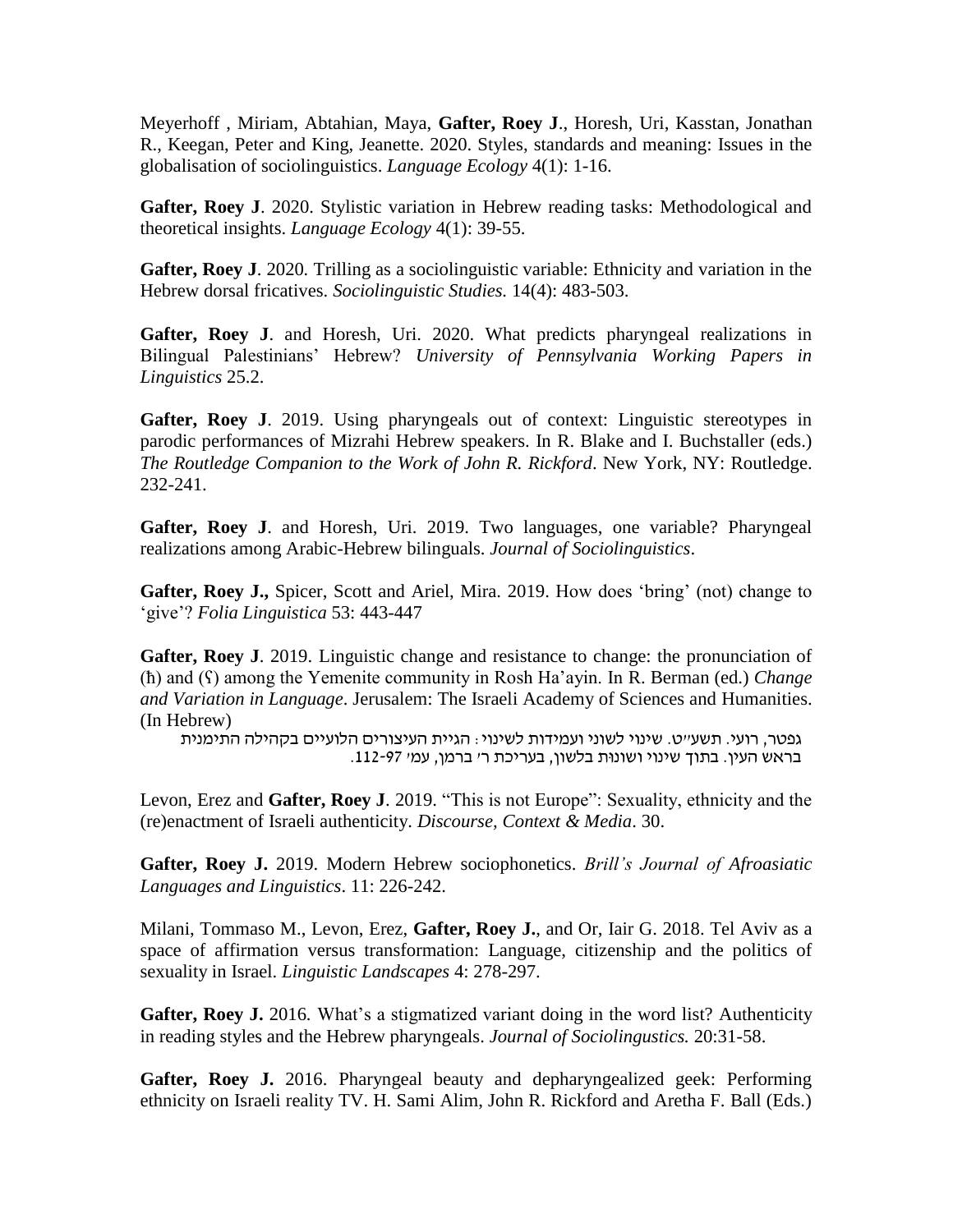*Raciolinguistics: How language shapes our ideas about race.* Oxford: Oxford University Press. 185-202.

**Gafter, Roey J.** and Horesh, Uri. 2015. When the construction is *axla*, everything is *axla*: A case of combined lexical and structural borrowing from Arabic to Hebrew. *Journal of Jewish Languages* 3: 337-348.

**Gafter, Roey J.** 2014. The Distribution of the Hebrew Possessive Dative Construction: Guided by unaccusativity or prominence?. *Linguistic Inquiry*. 45(3): 482-500.

Sumner, Meghan, Kurumada, Chigusa, **Gafter, Roey J.** and Tice, Marisa. 2013. Phonetic variation and the recognition of words with pronunciation variants. In M. Knauff, M. Pauen, N. Sebanz, & I. Wachsmuth (Eds.), *Proceedings of the 35th Annual Conference of the Cognitive Science Society*. Austin, TX: Cognitive Science Society. 3486-3491.

#### CONFERENCE PRESENTATIONS

Henkin, Roni, Abu-Rabiah, Eihab and **Gafter, Roey J**. 2022. Persistence of syntactic interference in the Hebrew of Negev Bedouin high school students. Talk given at the *Israeli Linguistics Society in Honour of Haiim B. Rosén 38th annual meeting*. Ben-Gurion University of the Negev. [remote conference].

Berrebi, Si, Bassel, Noa and **Gafter, Roey J**. 2021. Hearing Hebrew pharyngeals: Experimental evidence for a covert phonemic distinction. Talk given at *New Ways of Analyzing Variation 49 (NWAV)*. University of Texas at Austin, TX. [remote conference]

**Gafter, Roey J**., Awayed-Bishara, Muzna and Milani, Tommaso M. 2021. What has tahini got to do with Sexuality? Discourse and the homonational matrix in Israel. Talk given at Israeli Association for the study of Language and Society 19th annual conference. NYU Tel Aviv. [remote conference]

Horesh, Uri and **Gafter, Roey J**. 2021. Writing spoken Arabic: Local characteristics as an identity resource in political advertisements in Jaffa. Talk given at the *Israeli Association for the study of Language and Society 19th annual conference*. NYU Tel Aviv. [remote conference]

**Gafter, Roey J**., Starr, Rebecca L. and Puderbaugh, Rebekka. 2021. Sociolinguistic variation in a constructed language: The commodification of 'authentic' Klingon on Star Trek. Talk given at *Sociolinguistic Symposium 23*. University of Hong Kong. [remote conference]

**Gafter, Roey J**. Between change, variation and markedness. 2021. Talk given at *Changes in Language*. The Israel Academy of Sciences and Humanities, Jerusalem. [remote conference]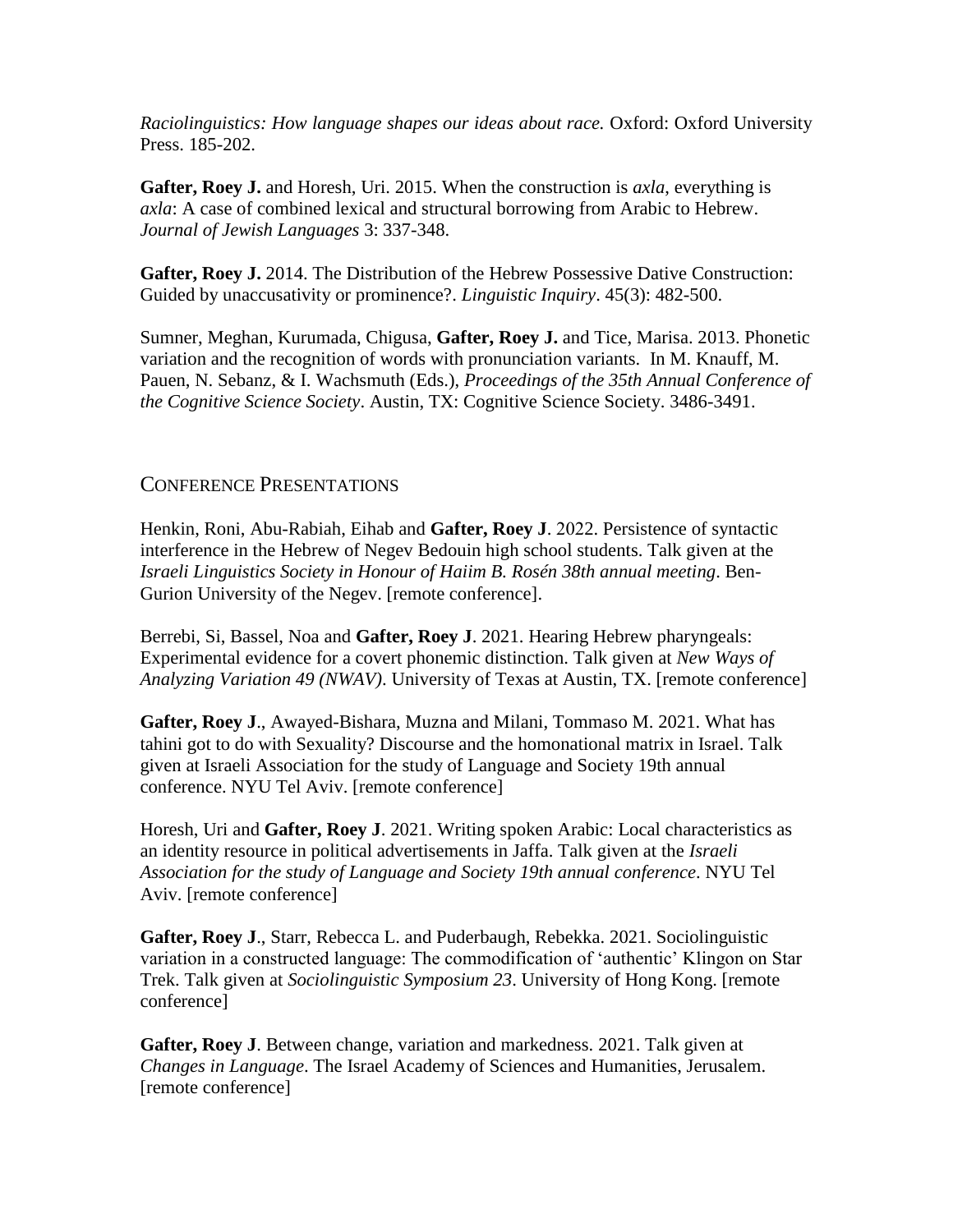**Gafter, Roey J**. 2021. Phonological variation in parodic imitations of Mizrahi Hebrew speakers. Talk given at *New Ways of Analyzing Variation Asia-Pacific 6 (NWAV-AP).* National University of Singapore, Singapore. [remote conference]

Starr, Rebecca L., Puderbaugh, Rebekka and **Gafter, Roey J**. 2020. "The authentic alien: Production and evaluation of sociolinguistic variation in Klingon". Talk given at the *Linguistic of America 94th annual meeting*. January 2-5. New Orleans, LA.

**Gafter, Roey J.** 2019. "Performing 'correct' Hebrew: Stylistic variation in reading tasks". Talk given at *UK Language Variation and Change 12 (UKLVC)*. September 3-5. Queen Mary University, London, UK.

**Gafter, Roey J.**, and Milani, Tommaso M. 2019. "Nationalism policing heterosexuality: The discourse surrounding a celebrity Palestinian-Jewish marriage in Israel". Talk given at *Lavender Languages and Linguistics 26*. May 2-4. University of Gothenburg, Sweden.

Gafter, Roey J. 2018. "The Hebrew pharyngeals: Changes among speakers and changes in research perspectives". Talk given at *What was done and what remains: 40 years of research on Jews of the Middle East and North Africa*. December 24-26. Haifa University, Israel.

**Gafter, Roey J.**, & Horesh, Uri. 2018. "The roles of linguistic transfer, education, and identity in the Hebrew of bilingual Palestinians". Talk given at *New Ways of Analyzing Variation 47 (NWAV).* October 18-21. New York University, NY.

**Gafter, Roey J.** 2018. "Linguistic construction of identity in changing Tel Aviv neighborhoods". Talk given at *Sociolinguistic Symposium 22.* June 27-30. University of Auckland, New Zealand.

**Gafter, Roey J.** 2018. "Beyond standardness: Interpreting Hebrew reading styles". *Talk given at Sociolinguistic Symposium 22.* June 27-30. University of Auckland, New Zealand.

**Gafter, Roey J.**, & Horesh, Uri. 2017. "A tale of two pharyngeals in the Hebrew of bilingual Arabic-Hebrew speakers". Talk given at *UK Language Variation and Change 11 (UKLVC).* August 29-31. Cardiff University, Wales, UK.

**Gafter, Roey J.**, Spicer, Scott & Ariel, Mira. 2017. "Hebrew *hevi'*s path towards 'give': usage-based all the way". Talk given at *Usage-Based Linguistics Conference*. July 3-5. Hebrew University of Jerusalem.

**Gafter, Roey J.**, Spicer, Scott & Ariel, Mira. 2017. "BRING-ing about a change" Talk given at *the Linguistic of America 91st annual meeting*. January 5-8. Austin, TX.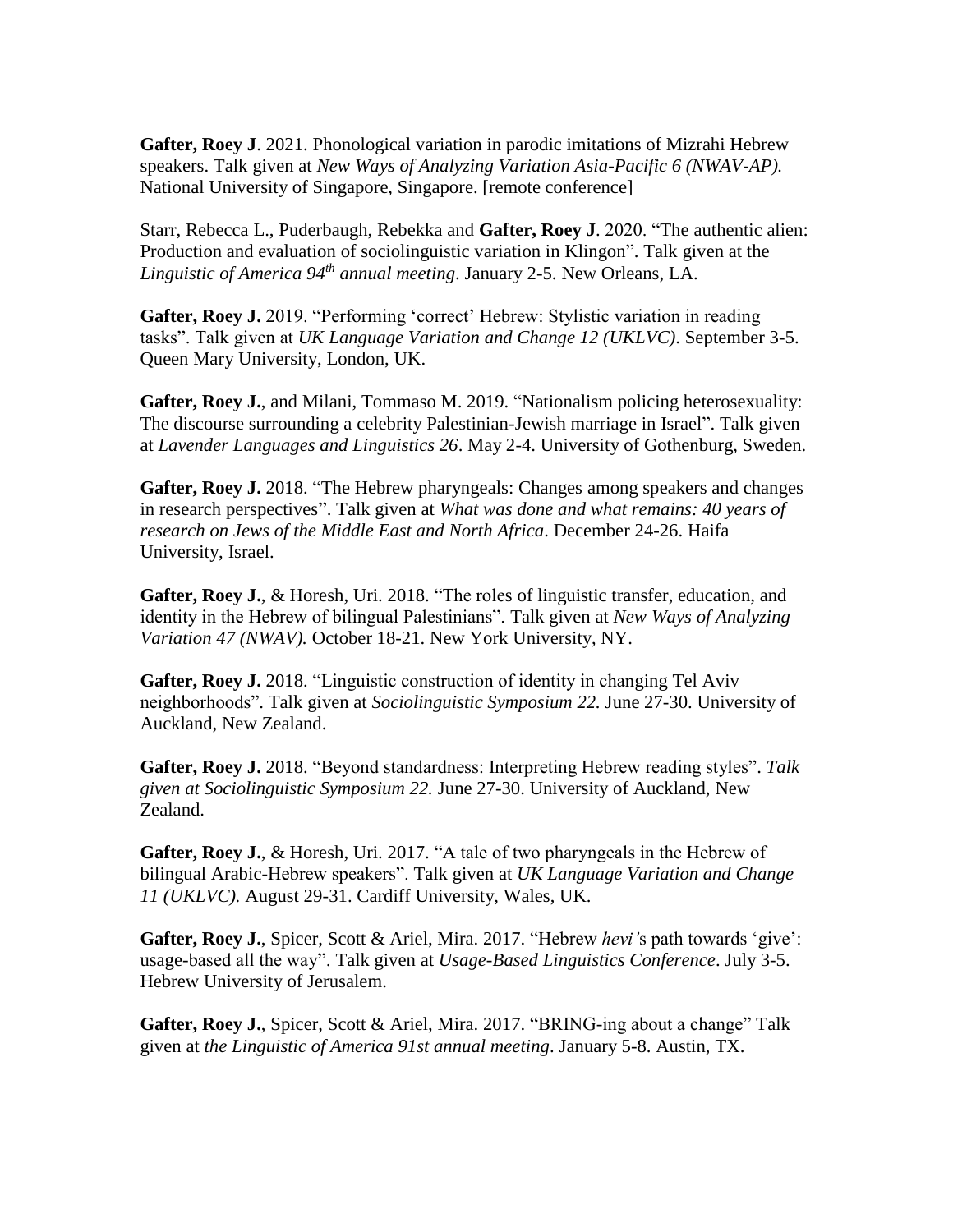**Gafter, Roey J.** 2016. "Differences in the social patterning of the two Hebrew pharyngeals" Talk given at *Sociolinguistic Symposium 21*. June 15-18. Universidad de Murcia, Murcia, Spain.

**Gafter, Roey J.** 2015. "What's a stereotyped variable doing in the word list?" Talk given at *the Linguistic Society of America 89th annual meeting*. January 8-11. Portland, OR.

**Gafter, Roey J.** 2014. "The folk perception and phonetic reality of /h/ evaluation in Israeli Hebrew". Poster presented at *the Linguistic Society of America 88th annual meeting*. Minneapolis, MN, January 2-6.

**Gafter, Roey J.** 2013. "This is not a trill: On the Hebrew fricatives and ethnic identity". Poster presented at *New Ways of Analyzing Variation 42 (NWAV)*, October 17-20. University of Pittsburgh, Pittsburgh, PA.

**Gafter, Roey J.** 2013. "At the intersection of place and ethnicity: Yemenite identities and Hebrew pharyngeals". Poster presented at *Locating Language conference*. The Ohio State University, Columbus, OH, April 20-21

**Gafter, Roey J.** 2012. "Expanding the range of variables in the study of segmental variation in Hebrew: Ethnicity and beyond". Talk given at *New Ways of Analyzing Variation 42 (NWAV)*, October 17-20. University of Pittsburgh, Pittsburgh, PA.

**Gafter, Roey J.** 2012. "Producing pharyngeals and performing ethnicity on Israeli reality TV". Poster presented *at Racing language, languaging race conference*. Stanford, CA, May 3-4

**Gafter, Roey J.** 2012. "Social judgments of unfamiliar variables: English speakers' perception of the uvular fricative". Poster presented at *the Linguistic Society of America 86th annual meeting*. Portland, OR, January 5-8

**Gafter, Roey J.** 2011. "Pharyngeal beauty and depharyngealized geek: Performing ethnicity and class on Israeli reality TV". Talk given at *New Ways of Analyzing Variation 40 (NWAV)*, October 27-30. Georgetown University, Washington, DC.

**Gafter, Roey J.** 2011. "The choice of script when writing English words in Hebrew online chatting". Talk given at *Societas Linguistica Europaea 44th Annual Meeting*. September 8-11. Universidad de la Rioja, Logroño, Spain.

**Gafter, Roey J.** 2011. "What *script switching* can tell us about norms of multilingual language use". Poster presented at *the Linguistic Society of America 85th annual meeting*. Pittsburgh, PA, January 6-9.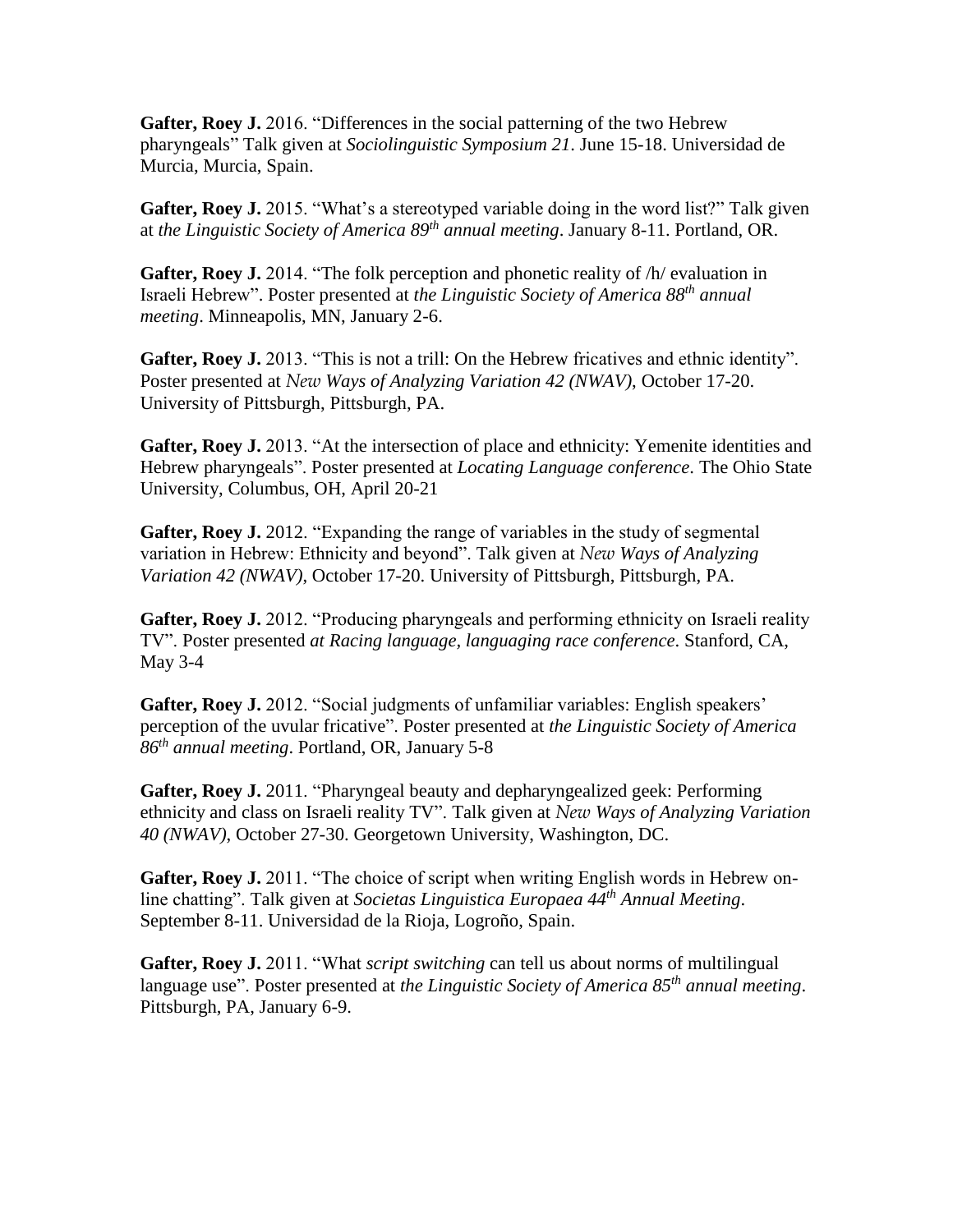**Gafter, Roey J.,** Chigusa Kurumada, Marisa Tice and Meghan Sumner. 2011. "Integrating frequency, formality and phonology in the perception of spoken words". Talk given at *the Linguistic Society of America 85th annual meeting*. January 6-9. Pittsburgh, PA.

**Gafter, Roey J.**, Chigusa Kurumada, Marisa Tice and Meghan Sumner. 2010. "Frequency maDDers, but formality and phonology maTTer too". Poster presented at *the Acoustic Society of America 160th meeting*. Cancun, Mexico. November 15-19.

**Gafter, Roey J.** 2010. "A prominence based account of the Hebrew possessive dative construction". Talk given at *the Israeli Association for Theoretical Linguistics 26th annual meeting*, Bar-Ilan University, Israel. October 4-5.

**Gafter, Roey J.**, Dan Jurafsky and Meghan Sumner. 2009. "Where accommodation to non-native speakers doesn't happen". Talk given at *New Ways of Analyzing Variation 38 (NWAV)*, University of Ottawa, Ottawa, Canada, 22-25 October.

**Gafter, Roey J.** 2008. "Motivating the (non-random) distribution of plural feminine pronouns in Hebrew: The role of Humanness". Talk given at *New Reflections on Grammaticalization 4*, Katholieke Universiteit Leuven, Leuven, Belgium, July 16-19.

#### RESEARCH STUDENTS

#### *Ph.D students*

Eihab Abu-Rabiah (joint student with Prof. Roni Henkin-Roitfarb), 2022 (expected), **BGU** 

*M.A. Students* Gil Elias (joint student with Dr. Uri Mor), 2022 (expected), BGU Miriam Belkin, 2022 (expected), BGU Inbar Dahan, 2022 (expected), BGU

#### SERVICE AND MEMBERSHIP

Member of the Israel Science Academy – Young Researchers Forum 2015-2016

Peer reviewing: *Lingua; Corpus Linguistics and Linguistic Theory; Journal of Jewish Languages; Cognition; Language and Communication; Linguistics; Language Variation and Change; Laboratory Phonology; Journal of Sociolinguistics; Folia Linguistica Historica; Written Language and Literacy; Language in Society;*